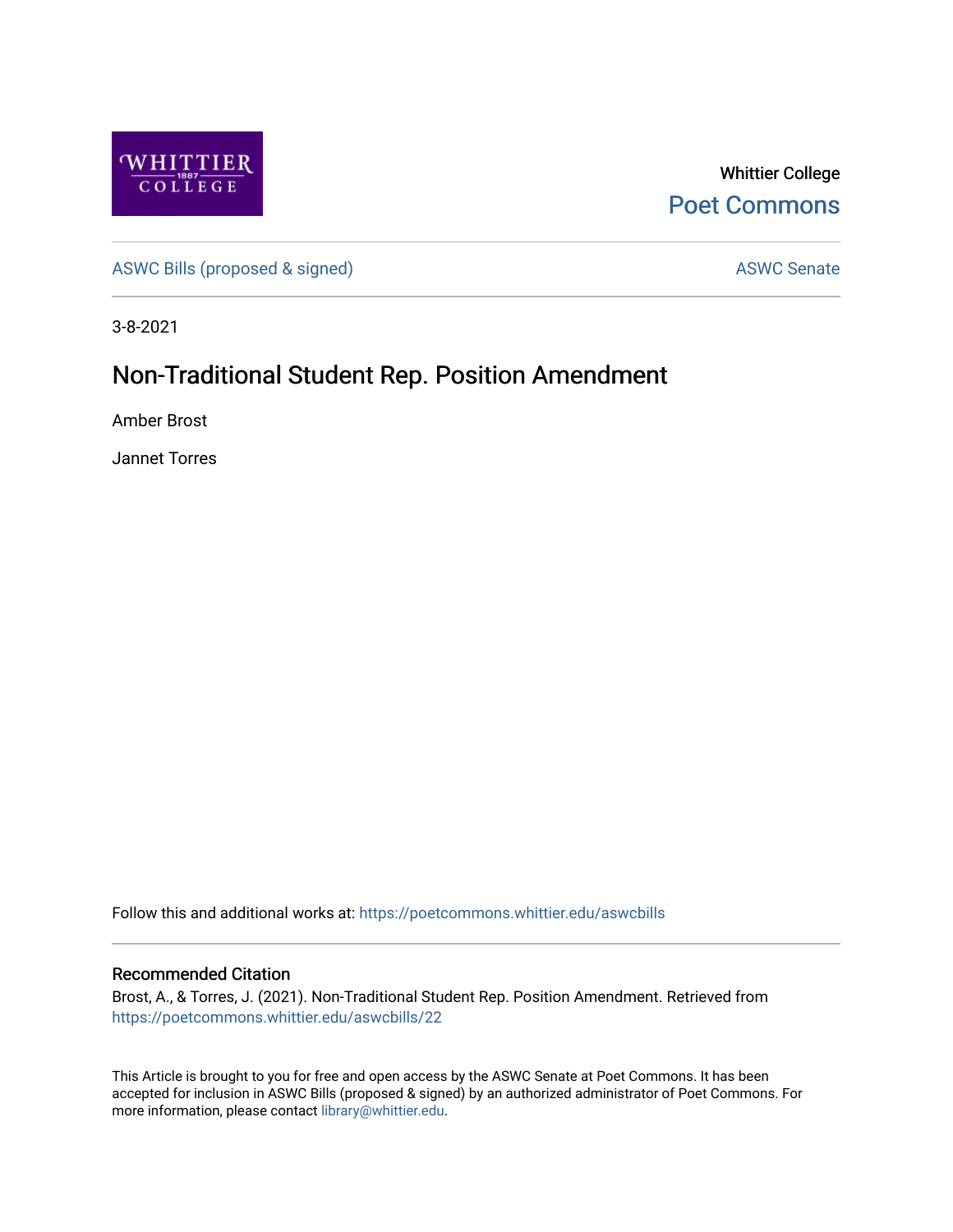

Non-Traditional Student Experience Representative Amendment Authors: Jannet Alejandra Torres, Amber Brost

WHEREAS, the Non-Traditional Student Experience Representative position in the constitution lacks specificity,

WHEREAS, the Non-Traditional Student Experience Representative position has no foundation,

WHEREAS, there is more to the Non-Traditional Student Representative position than what is currently outlined in the constitution,

WHEREAS, Whittier College nor ASWC Senate define what a non-traditional student looks like,

WHEREAS, no other position on senate with a focused constituency has the word 'experience' in the title,

WHEREAS, non-traditional students attend Whittier College for more than just the experience,

WHEREAS, the ASWC Senate continuously seeks different ways of improving the representation of the ASWC student body,

THEREFORE, LET IT BE RESOLVED, the official title shall be Non-Traditional Student Representative,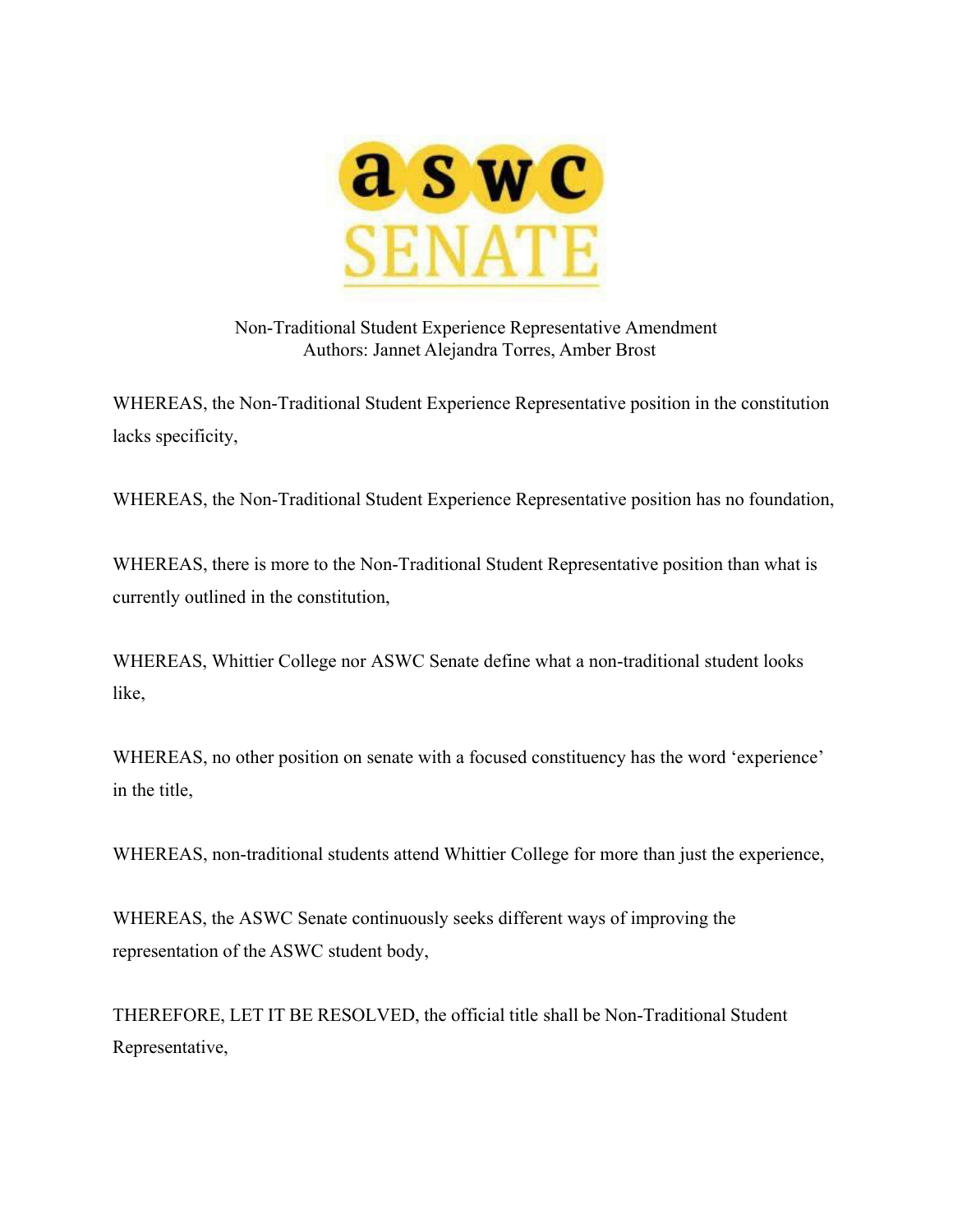LET IT BE RESOLVED, a purpose of the position is added to the constitution,

LET IT BE RESOLVED, the students the Non-Traditional Student Representative represents be explicitly outlined in the constitution,

LET IT BE RESOLVED, only students who identify as non-traditional students are eligible to run for the Non-Traditional Student Representative position,

LET IT BE FURTHER RESOLVED, this change be implemented immediately and be taken into account for the Spring 2021 ASWC Senate elections,

LET IT BE FURTHER RESOLVED, that Article IX, Section B, Subsection 10 be changed to read:

10. The Non-Traditional Student Representative

- a. The Non-Traditional Student Representative position was created in order to foster a sense of inclusivity and community as well as representation on the ASWC Senate table for students that took a different path towardshigher education
- b. The groups of students that are represented by the Non-Traditional Student Representative include, but are not limited to:
	- i. International students
	- ii. Transfer students
	- iii. Students who have served or are currently serving in the military
	- iv. Students that have dependents (including, but not limited to: spouse, children)
- c. The Non-Traditional Student Representative position shall:
	- i. Be held by a student that identifies as a non-traditional student
	- ii. Be one person elected in a general election of the ASWC
	- iii. Be a voting member of the Senate
	- iv. Create or maintain a committee responsible for addressing and streamlining the acknowledgement of non-traditional student needs.
	- v. Perform any other duties as outlined in this Constitution